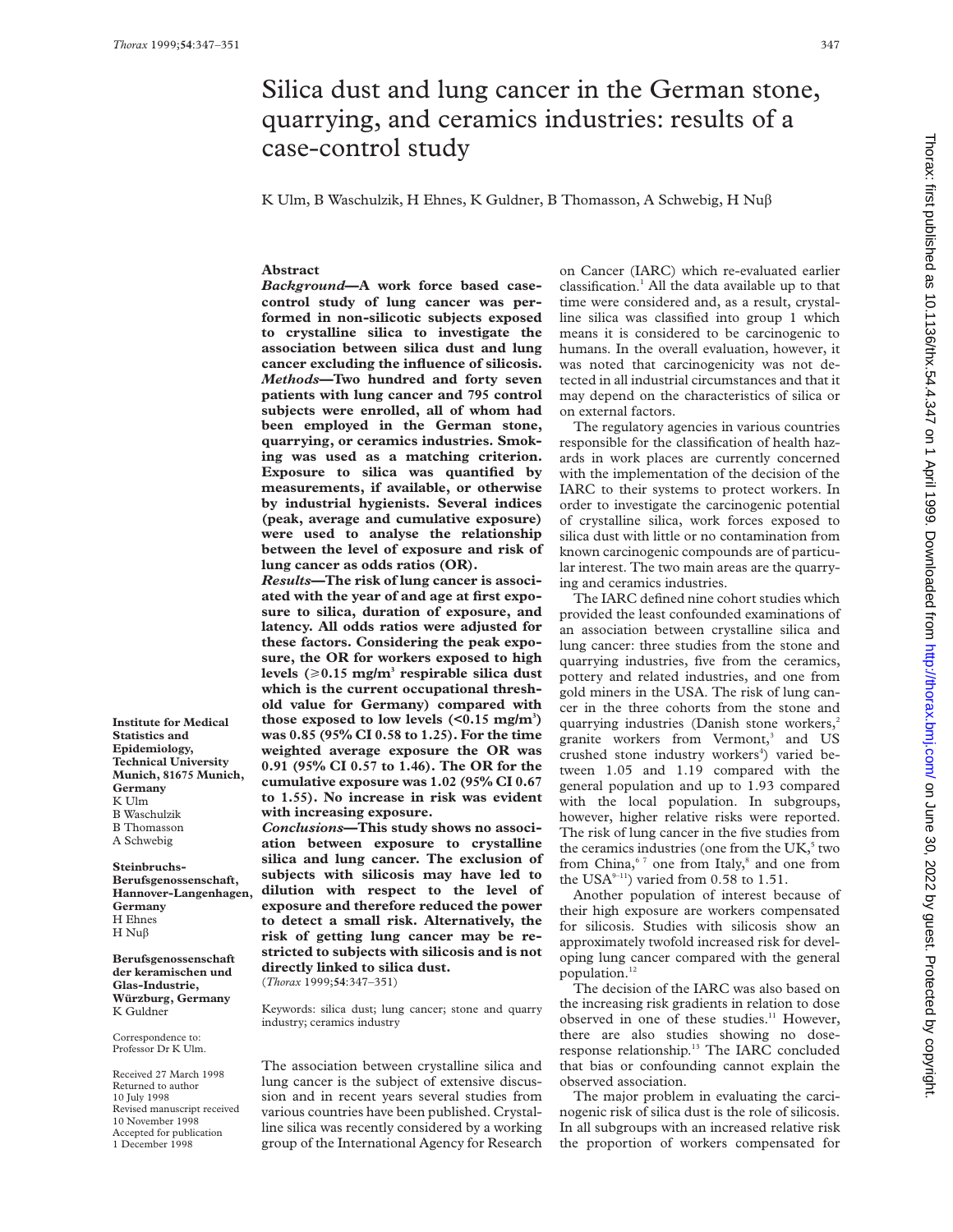silicosis is also higher. If workers with silicosis are excluded from the analysis, the increased risk of lung cancer is no longer present. In a detailed analysis of a study of South African gold miners $14$  silicosis was the factor other than smoking with the greatest impact on the risk of lung cancer. The fit of the logistic model could not be improved by including data on the level of exposure or the duration of exposure. A similar result was reported in Australian gold miners.<sup>15</sup> When silicosis was ignored the log cumulative exposure was significantly related to the incidence of lung cancer, but this became non-significant once the onset of silicosis was taken into account. In one study of German slate quarry workers<sup>16</sup> the standardised mortality ratio (SMR) for lung cancer in the cohort including subjects with silicosis was 1.83 while in the cohort of non-silicotic subjects it was 0.91. In a study of workers from a refractory plant in China<sup>7</sup> the mortality risk for lung cancer was compared with that in workers in rolling steel mills. The relative risk for lung cancer was 1.11 for non-silicotic subjects  $(n = 30)$  and 2.10 for subjects with silico $sis (n = 35)$ .

For practical purposes it would be of interest to know whether silica dust itself can induce lung cancer or only via silicosis. Smoking is the major factor affecting this association. In many studies all or nearly all cases of lung cancer have been smokers. In the absence of lung fibrosis the evidence of an association between silica and lung cancer must be considered scanty and inconsistent, but still biologically plausible.<sup>17</sup>

The present study was performed to gain more insight into the association between silica dust and lung cancer, taking into account the problem of silicosis and smoking. Cases and controls compensated for silicosis have been excluded from the study and, in order to reduce the influence of possible occupational confounders, special industries were selected namely, the stone, quarrying, and ceramics industries. The aim of the study is to investigate whether there is an association between the exposure to silica dust and lung cancer, excluding the influence of silicosis and adjusting for the effect of smoking.

# **Methods**

#### DESIGN OF THE STUDY

Most of the studies published so far are cohort studies. To analyse a possible dose-response relationship the level of the exposure has to be ascertained for all members of the cohort. The assessment of dust exposure is expensive and cumbersome. Occasionally a cohort study has also been analysed in the form of a nested case-control study.18 Within this design all cases and a group of controls are selected, often matched by some risk factors such as age, sex, and smoking. Because a much smaller fraction of the cohort is used, there is a saving of time and resources for recording the relevant data. We therefore decided to perform a case-control study.

Quarries and the ceramic factories are concentrated in certain areas of Germany. For this study one area was selected where both industries are located, the northern part of Bavaria.

# IDENTIFICATION OF CASES

The goal was to ascertain all cases of lung cancer diagnosed between 1980 and 1994. Several sources were used to identify cases: the general and specific disease insurance institutes, the files of the hospitals of the industrial accident insurance institutes, and the files of these institutes themselves. Germany lacks a nationwide cancer registry but, if a worker is diagnosed with lung cancer, it should be noted in at least one of these sources. The year 1980 was selected as the start date because the insurance institutes introduced computerised systems in that year. All diagnoses were confirmed by histopathological examination. Cases compensated for silicosis were excluded from the study.

# SELECTION OF CONTROLS

All controls had been occupationally exposed to silica dust and were matched for sex, age, smoking habits, area of residence, and type of industry.

In the ceramics industry over 95% of all workers are registered in a file for preventive check ups in order to detect silicosis. The controls for this industry were selected from this file, excluding workers with lung cancer. Unfortunately, in the quarrying industry no such file exists; the prevention file contains only workers with a higher exposure and thus with an increased risk of developing silicosis. Another sampling frame was therefore used which contains all workers with an accident regardless of whether it happened during work or on the way to or from work. Controls with silicosis were excluded and in each industry the cases and controls were "frequency matched" by sex, year of birth, and smoking habit.

#### RECORDING OF EXPOSURE

The complete occupational history of the professional life of all cases and controls was ascertained. For time periods with a possible exposure to silica dust all the relevant information for assessing the level of exposure was considered by an industrial hygienist. For each interval with a difference in the exposure caused by change in type of occupation, plant or technical equipment, the calendar period, level of exposure, and other occupational exposures were recorded. If there were no dust measurements available the level of exposure was assessed by industrial hygienists who were well acquainted with the situation at the work places. The hygienists did not know whether the person was a case with lung cancer or a control.

For statistical analyses several indices of silica exposure are suggested.<sup>19</sup> Typical surrogates of dose are duration of exposure, peak exposure intensity, and cumulative and time weighted average exposure. In this study all these indices have been used.

Each exposure index was reclassified into two groups according to low and high exposure. The current threshold limit value (called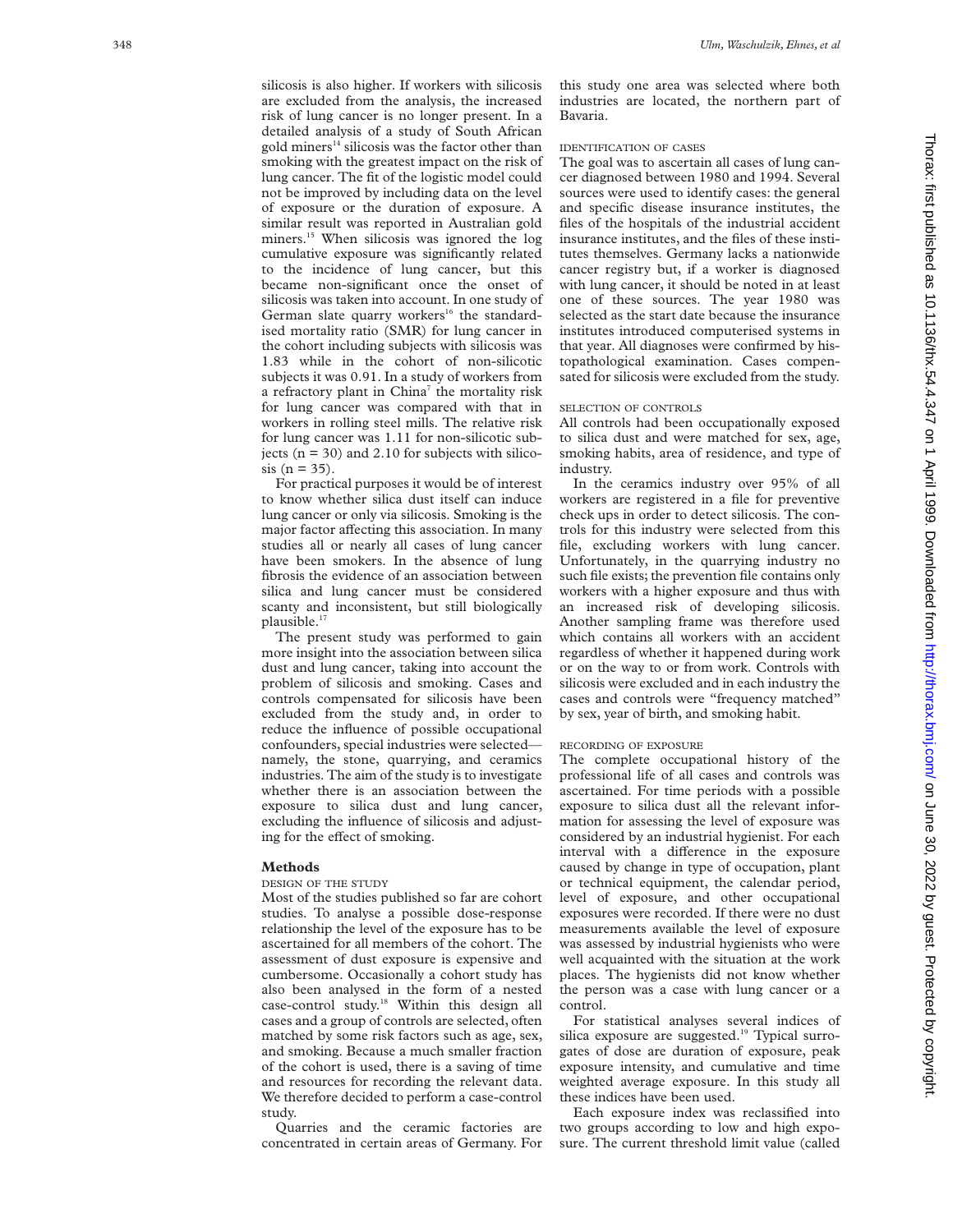MAK in Germany) of  $0.15$  mg/m<sup>3</sup> was used as a cut off point. In a further analysis the different exposure indices were also classified into four categories in order to investigate a possible dose-response relationship similar to other studies.<sup>13</sup>

IDENTIFICATION OF SUBJECTS WITH SILICOSIS

The preventive medical check ups are routinely performed every three years unless there are medical indications for an earlier investigation. The radiographs are classified according to the ILO. A requirement for compensation is a radiological category equal to or greater than 1/1 and reduced lung function. Subjects with silicosis were excluded from both groups in the study.

# SMOKING

For the selection of controls by frequency matching, information about smoking (past or current) was obtained from the corresponding files if recorded and the current status was also ascertained by personal interview. The number of cigarettes smoked per day and the date of cessation in ex-smokers was also obtained.

#### OTHER OCCUPATIONAL EXPOSURES

Besides exposure to silica dust, data on other occupational factors such as asbestos, polycyclic aromatic hydrocarbons, radon, diesel exhausts, welding fumes, or heavy metals were also recorded by the industrial hygienists.

# STATISTICAL ANALYSIS

The data are presented as medians and ranges (for continuous variables) or as numbers and percentages (for categorical variables). Since the relative risk cannot be determined directly in case-control studies it was estimated by the odds ratio (OR) with 95% confidence limits. Logistic regression<sup>20</sup> was used to adjust for covariates. The analysis was performed separately for the two industries and for both together. A significance level of  $\alpha = 5\%$  was applied.

### **Results**

Table 1 shows the characteristics of the 247 cases and 795 controls enrolled in the study. From the stone and quarrying industry there were 133 cases and 231 controls, all of whom were men. From the ceramics industry 114 cases and 564 controls were enrolled, of whom 97.5% were men. The year of birth was used as a matching criterion so the distribution of this factor was nearly identical in both groups. The cases were about two years younger than the controls at onset of exposure and they started their exposure about three years earlier. The

*Table 1 Description of cases and controls (n=1042)*

|                               | Cases $(n = 247)$ |      |      | Controls $(n = 795)$ |      |      |
|-------------------------------|-------------------|------|------|----------------------|------|------|
|                               | Median            | Min  | Max  | Median               | Min  | Max  |
| Year of birth                 | 1928              | 1901 | 1958 | 1929                 | 1907 | 1959 |
| Age at first exposure (years) | 22                | 11   | 61   | 24                   | 13   | 60   |
| Years since first exposure    | 40                |      | 69   | 41                   | 5    | 68   |
| Duration of exposure (years)  | 30                | 3    | 54   | 33                   | 2    | 53   |
| Year of first exposure        | 1950              | 1922 | 1983 | 1953                 | 1922 | 1990 |

*Table 2 Smoking history of cases and controls*

|                                                  | Cases<br>$(n = 247)$ | Controls<br>$(n = 795)$ |
|--------------------------------------------------|----------------------|-------------------------|
| Non-smokers                                      | $7(2.8\%)$           | $25(3.1\%)$             |
| Current smokers                                  | 136 (55.1%)          | 342 (43.0%)             |
| $\leq 10$ cig/day                                | 24 (17.6%)           | 116 (33.9%)             |
| $>10$ cig/day                                    | 112 (82.4%)          | 226 (66.1%)             |
| Ex-smokers                                       | 99 (40.1%)           | 424 (53.3%)             |
| Missing information                              | $5(2.0\%)$           | $4(0.5\%)$              |
| Time since cessation (years)<br>median (min-max) | $4(1-44)$            | $14(1-51)$              |
|                                                  |                      |                         |

*Table 3 Other occupational exposures*

|                                 | Cases<br>$(n = 247)$ | Controls<br>$(n = 795)$ |
|---------------------------------|----------------------|-------------------------|
| With other exposures            | 72 (29.2%)           | 239 (30.1%)             |
| Diesel exhaust                  | 32 (13.0%)           | 73 (9.2%)               |
| Asbestos                        | 26 (10.5%)           | 87 (10.9%)              |
| Other fibres                    | $1(0.4\%)$           | $11(1.4\%)$             |
| Polycylic aromatic hydrocarbons | $8(3.2\%)$           | $36(4.5\%)$             |
| Welding fumes                   | 19 (7.7%)            | $72(9.1\%)$             |
| Heavy metal                     | $4(1.6\%)$           | $20(2.5\%)$             |
| Radon                           | $4(1.6\%)$           | $5(0.6\%)$              |

time since first exposure was about 40 years in both groups and the duration of exposure was shorter in the cases (median 30 years) than in the controls (median 33 years).

The high percentage of current and exsmokers among the cases of lung cancer (95.2%, table 2) is comparable to other statistics.<sup>21</sup> Smoking was used as a matching criterion so the percentage of current and ex-smokers among the cases and controls was similar. When the smokers were considered more closely a significant difference was seen between the cases and controls with respect to the number of cigarettes smoked and the time since cessation of smoking (82.4% heavy current smokers (>10 cigarettes/day) among the cases compared with 66.1% among the controls; time between cessation of smoking and end of observation was about four years for the cases and 14 years for the controls).

Other occupational exposures besides silica dust were present in about 30% of the cases and controls (72 cases and 239 controls). The products other than quartz to which they were exposed are shown in table 3. The greatest difference is with respect to diesel exhausts (13.0% of cases exposed compared with 9.2% controls). Diesel exhausts occurred mainly in the stone and quarry industry (24 of 32 cases, 29 of 73 controls).

The distribution of the silica exposures is shown in table 4. The time weighted average exposure shows no difference between the cases and the controls with respect to the median level (0.08 vs 0.07 mg/m<sup>3</sup>). However, some of the cases were more heavily exposed than the controls (90% percentile among cases of  $0.32 \text{ mg/m}^3$  compared with  $0.19 \text{ mg/m}^3$ among controls). The change in the average exposure over time can be seen in the lower part of table 4 which shows that the median level in the sample from the stone and quarrying industry fell from  $0.24$  mg/m<sup>3</sup> for those hired before 1940 to  $0.05$  mg/m<sup>3</sup> for those hired after 1980. A similar trend but at a lower level of exposure can be seen in the ceramics industry. The cumulative exposure shows only a slight difference between cases and controls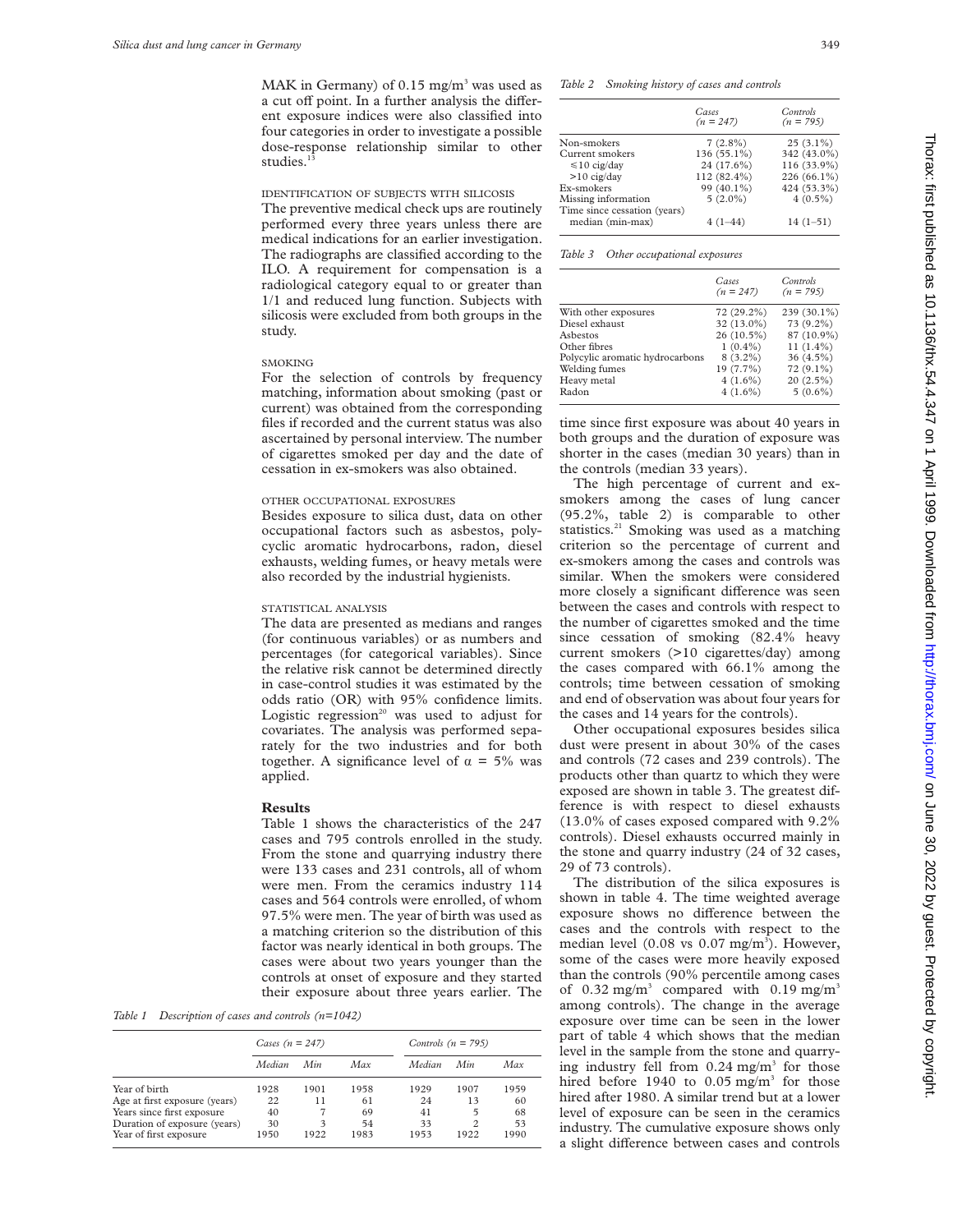(median 2.97 vs 2.88 mg/m<sup>3</sup> · years). This difference reflects the longer duration of exposure among the controls as shown in table 1. About 50% of all workers had a peak exposure above  $0.15$  mg/m<sup>3</sup> (53.4% cases, 45.7% controls).

The result of the logistic regression for the three measures of exposure adjusted for the covariates age at onset of exposure, year of first exposure, duration of exposure, latency and the various other occupational factors is given in table 5. The odds ratios for the three indices (comparing "high" to "low" exposure) for both industries separately and together are all around 1.0. None of the values is statistically significant.

If the average exposure is considered the OR in the whole sample is 0.91 (95% CI 0.57 to 1.46) with a slight difference between the two industries (stone and quarrying industry OR =  $0.81$ ; ceramics industry OR = 1.03). If the peak exposure is considered the OR for both industries together is slightly below 1.0 (OR 0.85, 95% CI 0.58 to 1.25) with an OR of 1.25 for the stone and quarrying industry and 0.75 for the ceramics industry. For the cumulative exposure the OR for the whole sample is 1.02  $(95\% \text{ CI } 0.67 \text{ to } 1.55)$  with only a small difference between the two industries (0.86 and 1.05).

To investigate the dose-response relationship the whole sample was divided into four groups of equal size. The results are shown in table 6. When the time weighted average exposure is compared with the lowest category the odds ratios for the three levels of exposure are 0.95, 0.92 and 1.04. No significant trend was observed ( $p = 0.69$ ). All odds ratios were adjusted for the age at onset of exposure, duration of exposure, latency, year of first exposure, and additional exposures. The same analysis was also performed with the cumulative exposure with a similar result ( $p = 0.87$ ).

*Table 4 Distribution of exposure intensity (n = 1042)*

| Min                             | 10%  | 25%                                                         | 50%                                                | 75%         | 90%                           | Max                                                                                           |
|---------------------------------|------|-------------------------------------------------------------|----------------------------------------------------|-------------|-------------------------------|-----------------------------------------------------------------------------------------------|
| 0.01                            | 0.02 | 0.03                                                        | 0.08                                               | 0.15        | 0.32                          | 0.83                                                                                          |
| 0.01                            | 0.02 | 0.04                                                        | 0.07                                               | 0.12        | 0.19                          | 0.88                                                                                          |
|                                 |      |                                                             |                                                    |             |                               |                                                                                               |
|                                 | 1940 | $1940 - 50$                                                 | $1950 - 60$                                        | $1960 - 70$ | 1970-80                       | $\geq 1980$                                                                                   |
| Stone/quarry industry $(n =$    | 0.24 | 0.12                                                        | 0.09                                               | 0.06        | 0.05                          | 0.05                                                                                          |
| Ceramics industry ( $n = 678$ ) |      |                                                             | 0.07                                               | 0.05        | 0.04                          | 0.04                                                                                          |
|                                 |      |                                                             |                                                    |             |                               |                                                                                               |
| Min                             | 10%  | 25%                                                         | 50%                                                | 75%         | 90%                           | Max                                                                                           |
| 0.12                            | 0.68 | 1.53                                                        | 2.97                                               | 5.31        | 11.81                         | 25.92                                                                                         |
| 0.12                            | 0.84 | 1.56                                                        | 2.88                                               | 4.50        | 7.33                          | 28.08                                                                                         |
|                                 |      |                                                             |                                                    |             |                               |                                                                                               |
|                                 |      |                                                             |                                                    |             | $>0.15$ mg/m <sup>3</sup>     |                                                                                               |
| Cases $(n = 247)$               |      |                                                             | 115 (46.6%)                                        |             | 132 (53.4%)                   |                                                                                               |
| Controls ( $n = 795$ )          |      |                                                             | 436 (53.8%)                                        |             | 359 (45.7%)                   |                                                                                               |
|                                 |      | 0.07<br>Cumulative exposure $(mg/m^3 \cdot \text{years})$ : | Time weighted average exposure $(mg/m3)$ :<br>0.07 |             | $\leq 0.15$ mg/m <sup>3</sup> | Median of time weighted average exposure $(mg/m3)$ in relation to the year of first exposure: |

Table 5 Odds ratios with 95% confidence intervals for the different measures of exposure\*

| Type of exposure | Stone and quarry              | <i>Ceramics</i>               | <b>Both</b> industries        |
|------------------|-------------------------------|-------------------------------|-------------------------------|
| Time weighted    | $0.81(0.37 \text{ to } 1.77)$ | $1.03(0.49 \text{ to } 2.16)$ | $0.91(0.57 \text{ to } 1.46)$ |
| Cumulative       | $0.86$ (0.38 to 1.95)         | $1.05(0.59 \text{ to } 1.86)$ | $1.02$ (0.67 to 1.55)         |
| Peak             | 1.25 (0.58 to 2.69)           | $0.75(0.46 \text{ to } 1.24)$ | $0.85$ (0.58 to 1.25)         |

\*Adjusted for age at onset of exposure, year of first exposure, duration of exposure, latency, and additional exposures in the work place.

Each index is divided into two levels (low and high): time weighted and peak exposure, low  $\leq 0.15$ mg/m<sup>3</sup>; cumulative exposure, low  $\leq 2.88$  mg/m<sup>3</sup> · years.

*Table 6 Relative risk for lung cancer by time weighted average and cumulative exposure\**

| Exposure                                          | Cases | Controls | $OR*(95\% CI)$                |
|---------------------------------------------------|-------|----------|-------------------------------|
| Cumulative exposure $(mg/m^3 \cdot \text{years})$ |       |          |                               |
| 1.56                                              | 63    | 195      | 1.00                          |
| $1.56 - 2.88$                                     | 54    | 197      | $0.95$ (0.48 to 1.53)         |
| $2.89 - 4.68$                                     | 52    | 212      | $0.92(0.44 \text{ to } 1.61)$ |
| >4.68                                             | 78    | 191      | 1.04 (0.53 to 1.89)           |
| Σ                                                 | 247   | 795      |                               |
| $p$ for trend = 0.69                              |       |          |                               |
| Time weighted average exposure $(mg/m3)$          |       |          |                               |
| < 0.04                                            | 64    | 194      | 1.0                           |
| $0.04 - 0.07$                                     | 45    | 207      | $0.74$ (0.42 to 1.27)         |
| $0.08 - 0.11$                                     | 62    | 209      | $0.96(0.56 \text{ to } 1.71)$ |
| $\ge 0.12$                                        | 76    | 185      | $0.82$ (0.47 to 1.44)         |
| Σ.                                                | 247   | 795      |                               |
| $p$ for trend = $0.87$                            |       |          |                               |

\*Adjusted for the same factors as listed in table 5.

# **Discussion**

The aim of this study was to investigate the association between exposure to silica dust and the risk of developing lung cancer after eliminating the effect of silicosis. The study was performed as a case-control study and only workers exposed to silica dust were enrolled. The exposures of all cases and controls were assessed very extensively. All occupations involving a change in the exposure were recorded as accurately as possible and all technical changes and safety regulations were taken into account. For each worker in the study each occupation and change in occupation was recorded to quantify the level of exposure independent of the status. Experienced industrial hygienists classified each occupation of both cases and controls independent of the status.

Analysis of the various measures of the level of exposure (peak, time weighted average, and cumulative exposure) resulted in odds ratios between 0.85 and 1.02, none of which showed a statistically significant increase. The analysis of a dose-response relationship based on the time weighted average and the cumulative exposure also showed no significant trend.

In a case-control study the possibility of a bias must always be considered. Because of the lack of a nationwide cancer registry other sources had to be used to identify cases with lung cancer. All cases with lung cancer have to be treated so at least the disease insurance institutes will be informed for the reimbursement. The period between 1980 and 1994 was defined because the insurance institutes changed to a computerised system in 1980. If a worker had been diagnosed with lung cancer it would have been noted in one of the corresponding files so we believe that we had data on all or nearly all of the cases.

The controls were selected differently as there is no file available in which all workers ever exposed in the related industries are recorded. In the ceramics industry the file for preventive medical examinations covers over 95% of all workers so selection bias in this industry, if present, must be very small. In the stone and quarrying industry the file for preventive medical check ups contains only workers with a higher exposure and therefore an increased risk of developing silicosis. This group of workers cannot be considered

 on June 30, 2022 by guest. Protected by copyright. <http://thorax.bmj.com/> Thorax: first published as 10.1136/thx.54.4.347 on 1 April 1999. Downloaded from Thorax: first published as 10.1136/thx.54.4.347 on 1 April 1999. Downloaded from http://thorax.bmj.com/ on June 30, 2022 by guest. Protected by copyright